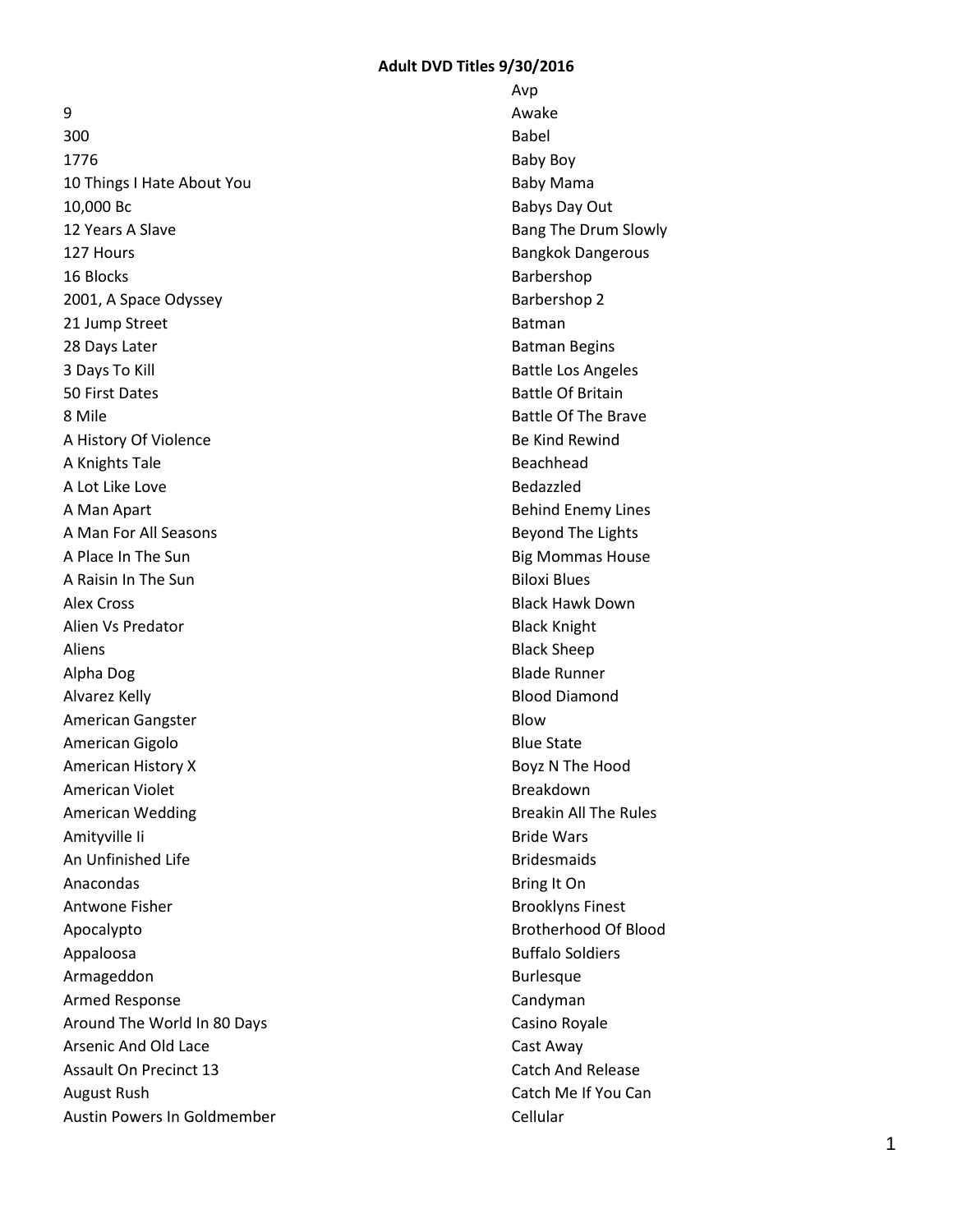Cheaper To Keep Her Children Of Men Children Of The Corn City Of God Claudine Click Close Encounters Of The Third Kind Cocoon Cold Mountain Collateral Collateral Damage Coming To America Conspiracy Theory Constantine Cop Out Courageous Cowboys & Aliens Cradle 2 The Grave **Crank** Crash Crazy Heart Crossroads Crouching Tiger, Hidden Dragon Cujo 25Th Anniversary Edition Cyrus Date Movie Dead Man Dead Presidents Dear John Death Of A Prophet Death Race Death Wish Deja Vu Deliver Us From Eva Deuce Bigalow Dial M For Murder Die Another Day Die Hard Dinosaurs Dirty Dancing Disappearing Acts Dodgeball Dolphin Tale Donnie Darko Doomsday

Double Jeopardy Down To Earth Down With Love Dracula Dreamcatcher Drumline Dumb & Dumber Easy A Eclipse Edward Scissorhands Elysium End Of Watch Equilibrium Evan Almighty Ever After Excalibur Facing The Giants Family Guy Family Of Cops Family Of Cops Ii Fatal Attraction Fearless Felon Ferris Buellers Day Off Find Me Guilty Flight Flight Of The Intruder Flightplan For Colored Girls For Your Eyes Only Forrest Gump Fracture Freedom Writers French Kiss Frequency Fresh Friday Friday Night Lights Fried Green Tomatoes From Conception To Birth Fun With Dick And Jane Gangs Of New York George Of The Jungle Georgia Rule Ghost Ship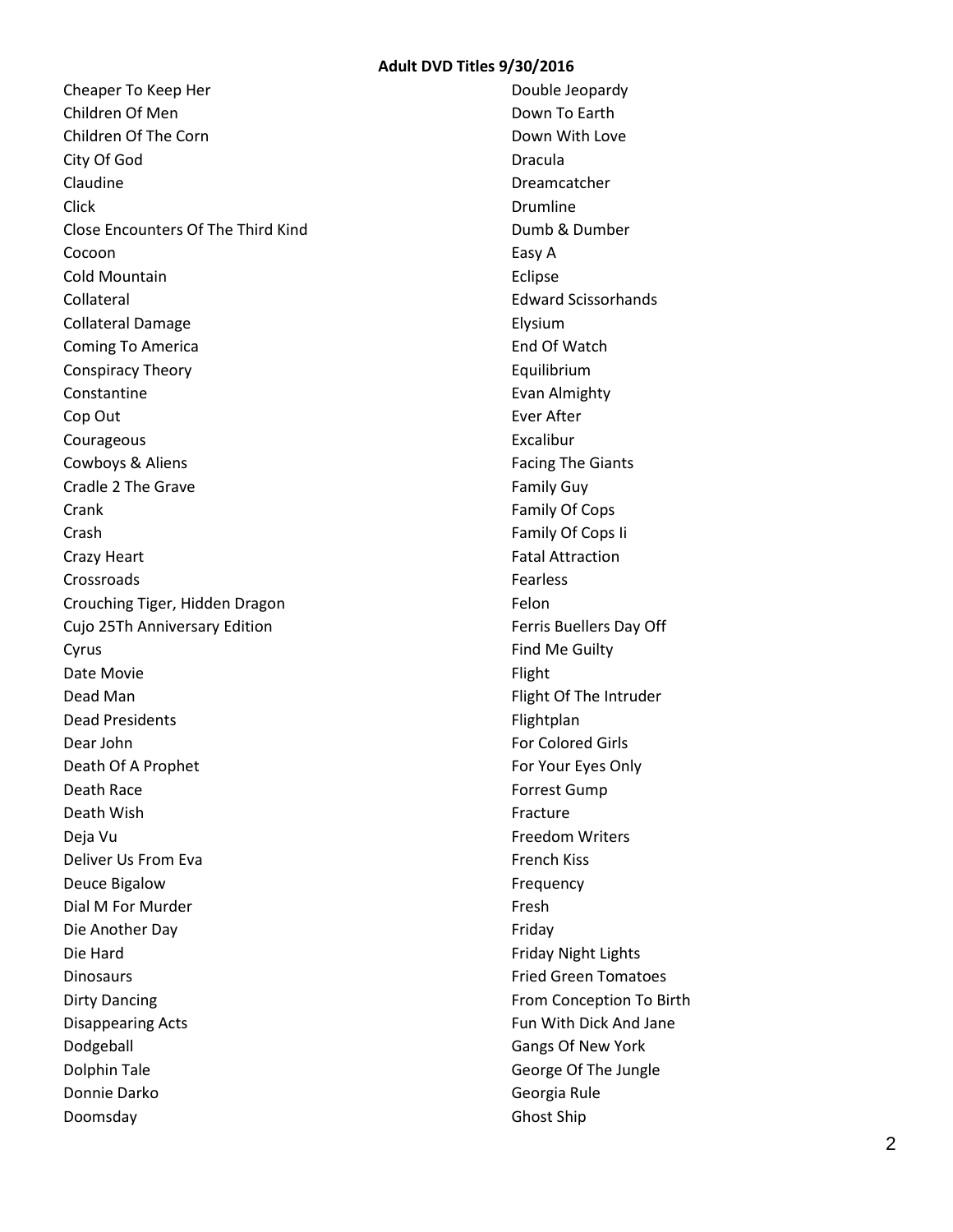**Ghostbusters** Ghostbusters Ii Gladiator Godzilla Against Mechagodzilla Gone With The Wind Green Lantern Gremlins Gym Teacher Hairspray Halloween Hannibal Rising Hard Boiled Hardball Harold And Maude Harry Potter And The Deathly Hallows Harry Potter And The Goblet Of Fire Head In The Clouds Hellboy Ii Higher Learning Hitch Hoffa Hollywood Homicide Home Room Hot Fuzz House Of 1000 Corpses House Of Wax House Party How High How To Lose A Guy In 10 Days Hustle & Flow I Am Legend I Can Do Bad All By Myself I Could Never Be Your Woman I Now Pronounce You Chuck And Larry Ian Flemings The Spy Who Loved Me Idiocracy Ikiru Im Not Rappaport In The Heat Of The Night In The Womb In Time Indiana Jones And The Raiders Of The Lost Ark Inside Man Into The Blue Iron Man

Jaws John Carter John Q Juno K 19 Kill Bill Kindergarten Cop King Arthur King Kong King Of Texas King Solomons Mines Kiss Kiss Bang Bang Lake Placid Lakeview Terrace Last Of The Dogmen Last Vegas Leatherheads Legally Blonde 2 Letters To Juliet Lewis & Clark Licence To Kill Life Life Of Pi Limitless Little Man Live Free Or Die Lock, Stock And Two Smoking Barrels Looper Lost Boys Love And Basketball Mad Money Magic Mike Man Of The House Master And Commander Me, Myself & Irene Mean Girls Meet The Browns Men In Black Men Of Honor Miami Vice Million Dollar Baby Mirror Mirror Moneyball Monsters Ball Dvd Videorecording Monty Python And The Holy Grail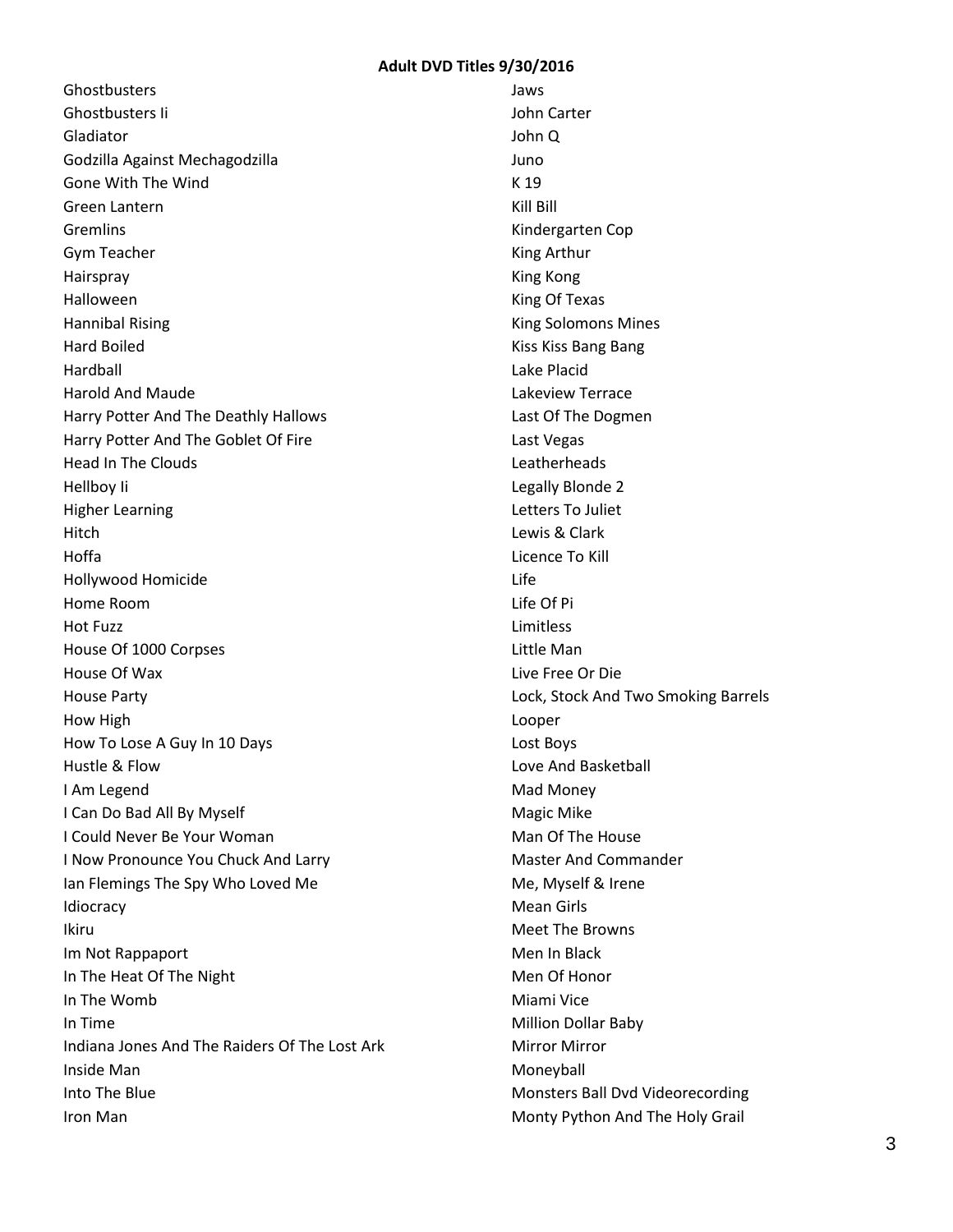Mr & Mrs Smith Mr Beans Holiday Mr Woodcock Murder, She Wrote My Babys Daddy My Sisters Keeper My Super Ex Girlfriend National Velvet Natural Born Killers Never Been Kissed New Jack City New Moon Night At The Museum Night Of The Twisters Ninja Assassin No Country For Old Men No Mans Land Nochnoi Dozor North And South Not Another Teen Movie Novocaine  $\Omega$ Oceans Thirteen Old School Olympus Has Fallen P S I Love You Pale Rider Panic Room Papillon Paranormal Entity Passengers Pastor Jones Pearl Harbor Perfect Stranger Pet Sematary Phantasm Pi Planet Of The Apes Platoon Pompeii Popeye Poseidon Precious Predator Premonition

Pride And Glory Prom Night Proof Of Life Pulse Purgatory Radio Rain Man Redemption Reign Of Fire Remember Me Remember The Titans Requiem For A Dream Revolutionary Road Riding In Cars With Boys Rise Of The Planet Of The Apes Road Kill Robin Hood Robin Hood, Prince Of Thieves Rocky Balboa Rollerball Romancing The Stone Ronin Rose Red Rumble In The Bronx Running Scared Rush Hour Rush Hour 2 Rush Hour 3 Rv Saturday Night Fever Saving Private Ryan Saving Silverman Saw Saw Ii Scarface Scary Movie Scream 2 Secondhand Lions Set It Off Seven Pounds Shallow Hal Shooter Showgirls Silent Hill Slither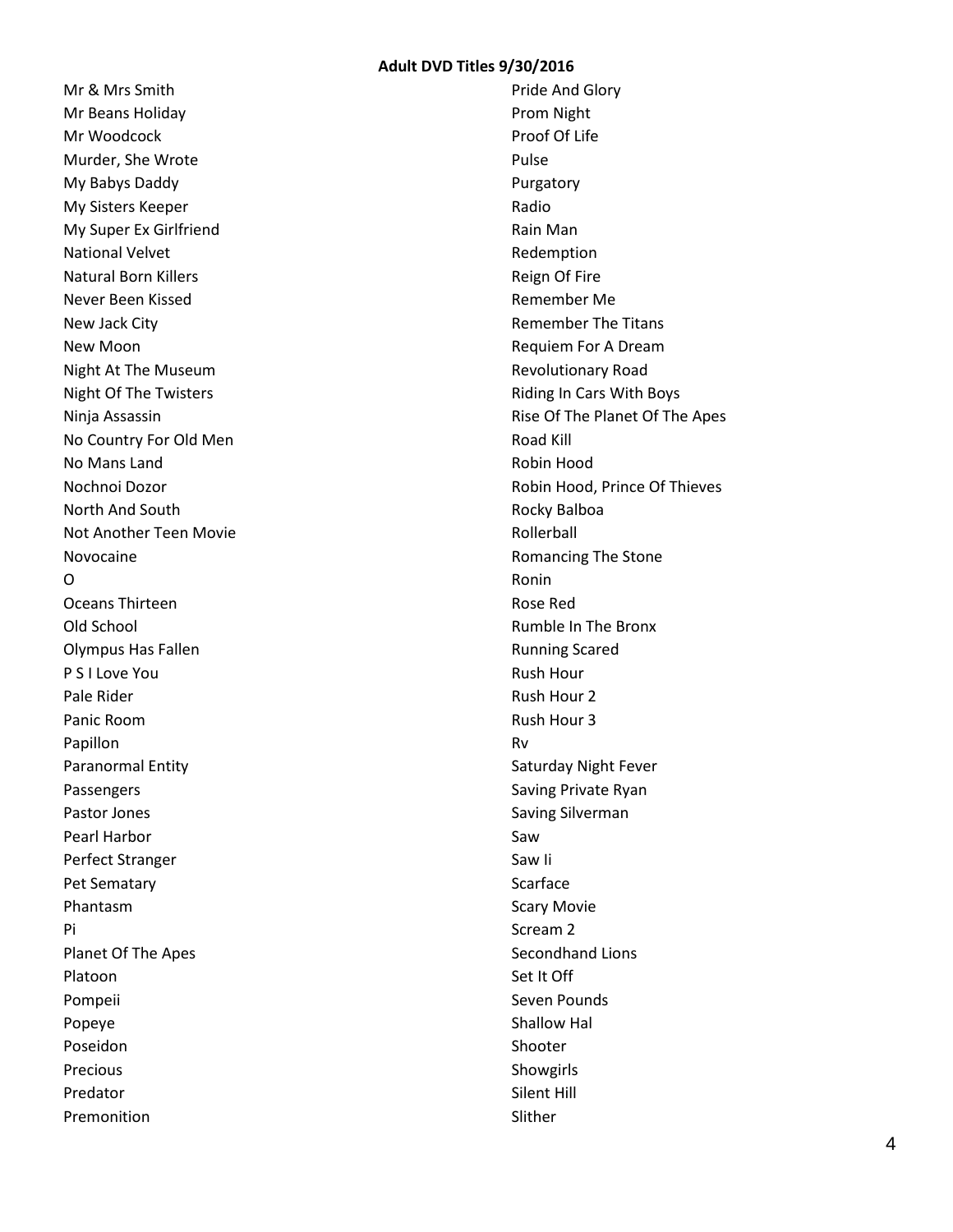Snakes On A Plane Some Kind Of Monster Dvd Videorecording Something To Talk About Somethings Gotta Give Space Jam Spanglish Sparkle Species Species Iii Spider Man Spider Man 2 Stand By Me Starship Troopers State Of Play Stealth Step Brothers Super Troopers Superbad Sylvia Synecdoche, New York Taken Takers Talladega Nights Taxi Driver Thats Entertainment The 40 Year Old Virgin The Bachelor The Bad News Bears The Benchwarmers The Best Man The Big Lebowski The Birds The Blair Witch Project The Bone Collector The Book Of Eli The Bounty Hunter The Bourne Identity The Bourne Supremacy The Bourne Ultimatum The Bucket List The Cable Guy The Call The Cats Meow The Cell The Chamber

The Chronicles Of Riddick The Condemned The Contract The Covenant The Crocodile Hunter The Crying Game The Dark Knight The Dark Knight Rises The Day After The Day After Tomorrow The Day The Earth Stood Still The Departed The Descent The Desperate Trail The Devil Wears Prada The Ex The Exorcism Of Emily Rose The Expendables The Family Man The Fan The Fast And The Furious The Fifth Element The Fighter The Fighting Temptations The First Wives Club The Five Heartbeats The Fountainhead Dvd Videorecording The Game Plan The Girl Next Door The Good Shepherd The Good, The Bad And The Ugly The Grand Budapest Hotel The Grapes Of Wrath The Great Debaters The Greatest Game Ever Played The Green Hornet The Grudge The Hangover The Happening The Hard Corps The Hitcher The Incredible Hulk The Karate Kid The Kingdom The Last Dragon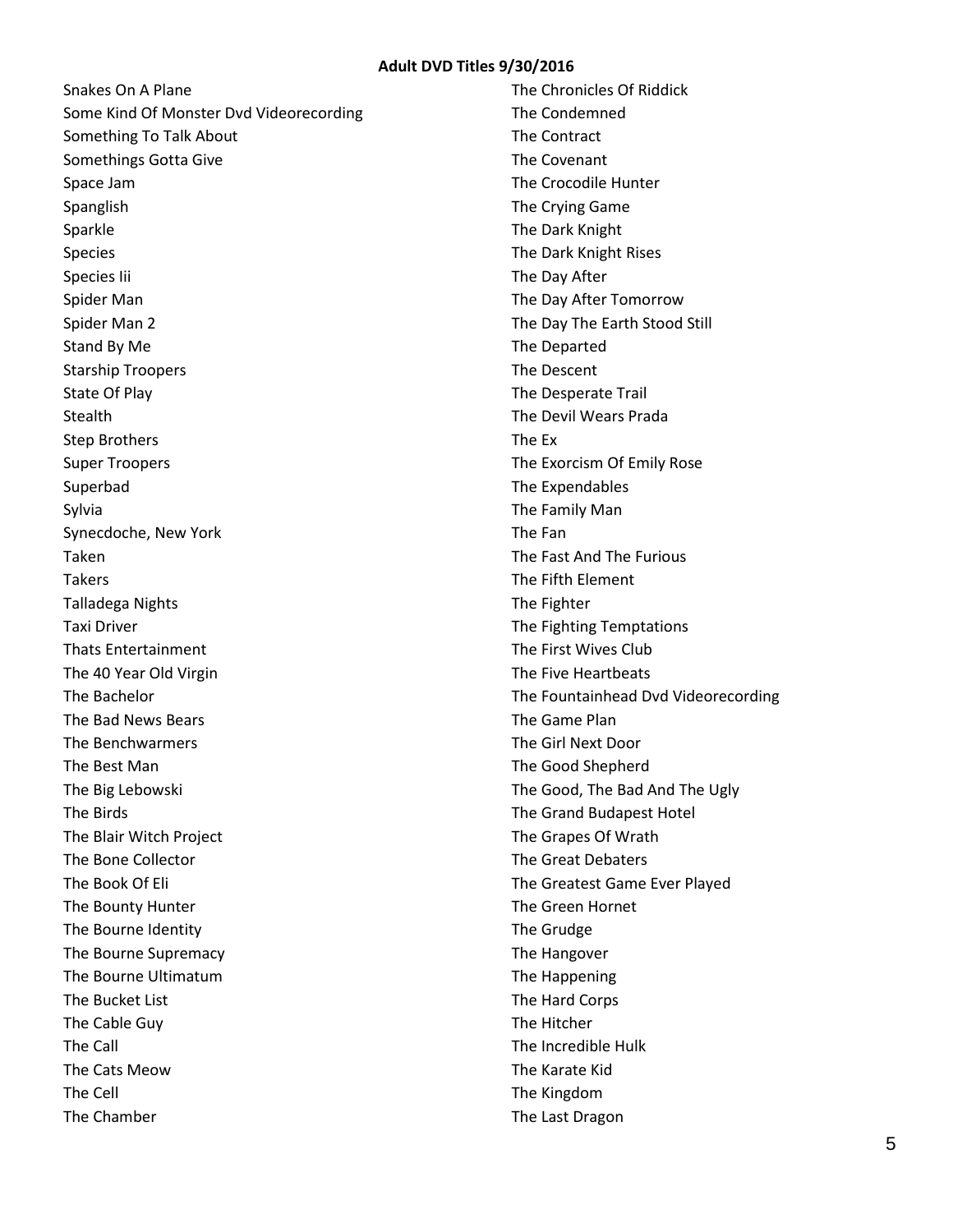The Lazarus Project The League Of Extraordinary Gentlemen The Legend Of Bagger Vance The Libertine The Longest Day The Magnificent Seven The Man From Snowy River The Manchurian Candidate The Mask Of Zorro The Mortal Instruments The Nazis The New World The Nightcomers The Notebook The Omen The Other Guys The Others The Outer Limits The Pacifier The Passion Of The Christ The Perfect Storm The Phantom Of The Opera The Pink Panther The Players Club The Rundown The Scorpion King 2 The Secret Life Of Bees The Shining The Siege The Silence Of The Lambs The Simpsons Movie The Sitter The Sixth Sense The Skeleton Key The Social Network The Sound Of Music Live The Stepfather The Straight Story The Sum Of All Fears The Tailor Of Panama The Terminal The Terminator The Thing The Time Travelers Wife The Tommyknockers

The Town The Untouchables The Usual Suspects The Vow The Warriors Dvd Videorecording The Wolf Of Wall Street The World Is Not Enough **Thinner** Thirteen Thor Throw Momma From The Train Titanic To Save A Life Trading Places Training Day **Trainspotting** Transformers **Troy** True Grit Tune In Tomorrow Turistas Twilight Twister Tyler Perrys Madeas Class Reunion U 571 Ultimate Senior Fitness Collection Unbreakable Underworld Universal Soldier Unstoppable Up From Slavery V For Vendetta V The Final Battle Vacancy Van Helsing Varsity Blues Vengeance Valley Walk Hard Walk The Line Walking Tall War Eagle, Arkansas Watchmen We Bought A Zoo Weekend At Bernies Whale Rider